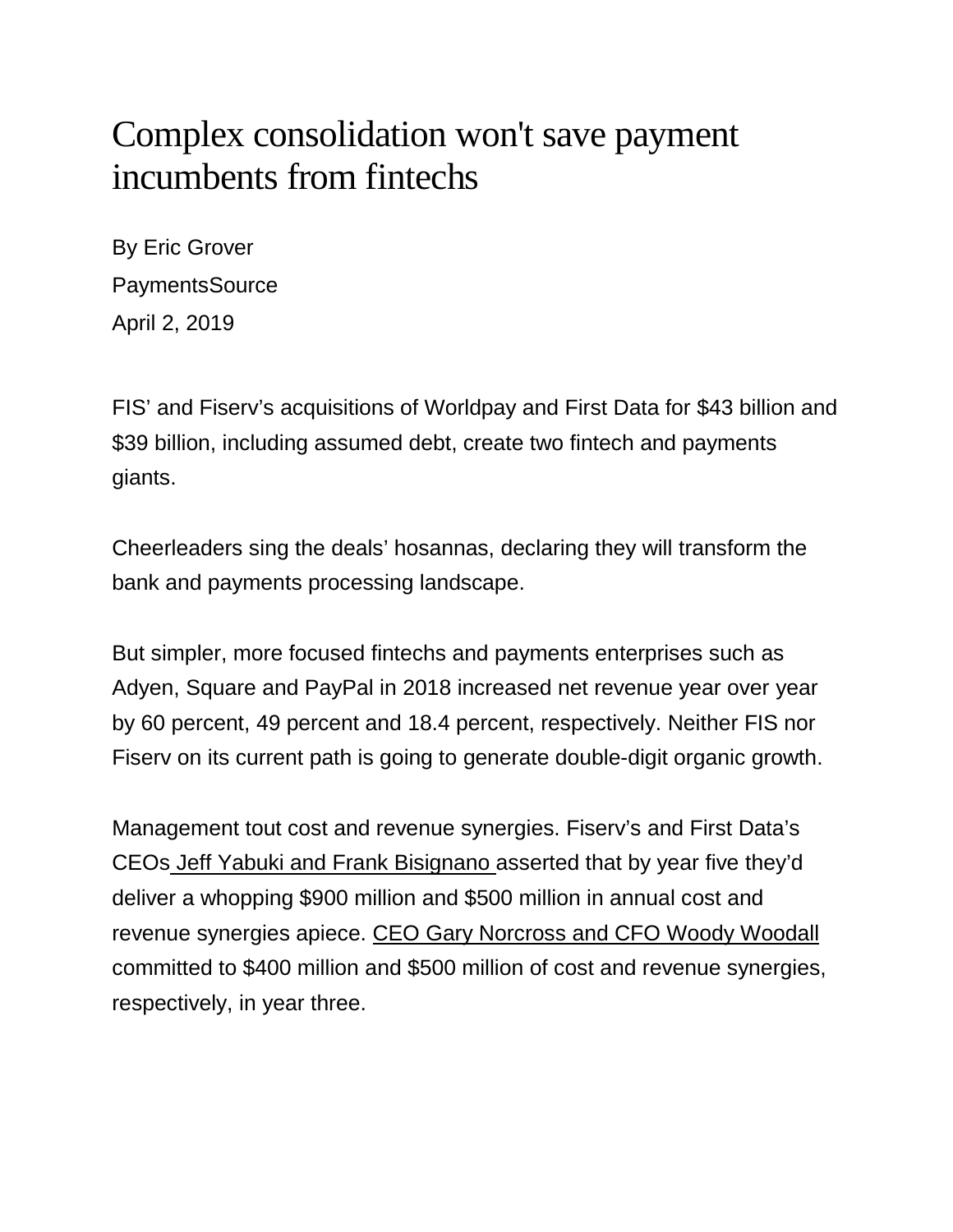The four processing behemoths have all been acquisitive, and, in the normal course, rationalized redundant delivery systems and operations. However, these two humongous combinations have little business overlap.

While each has a U.S. debit network and issuer processor, consolidating them won't generate near the promised cost synergies. Shaving administrative overhead and costs of carrying First Data's massive debt won't do the trick either.

The mammoth consolidators' growth has been anemic. FIS' 2018 organic revenue growth was 2.8 percent year over year. Fiserv's 2018 revenue increased 2 percent year over year. While First Data's 2018 revenue year over year was up 6 percent, it has been growing slower than retail electronic payments. Worldpay's 2018 revenue increased a more respectable 10 percent. Of the four Worldpay is growing fastest, is the most narrowly focused and enjoys the richest valuation multiples. Worldpay, Fiserv, FIS and First Data trade at 8.7x, 5.8x, 4.2x, and 2.8x revenue apiece.

The combos' distribution systems, in principle, can deliver more products to more banks and merchants in more markets.

Core-bank processing is a sleepy oligopoly. The service is sticky, protecting incumbents, but rendering organic growth tough. Moreover, the [number of U.S. banks peaked in 1922 at roughly 23 thousand.](https://fraser.stlouisfed.org/title/39) But for a brief couple of years in the mid-'30s, it's been declining since.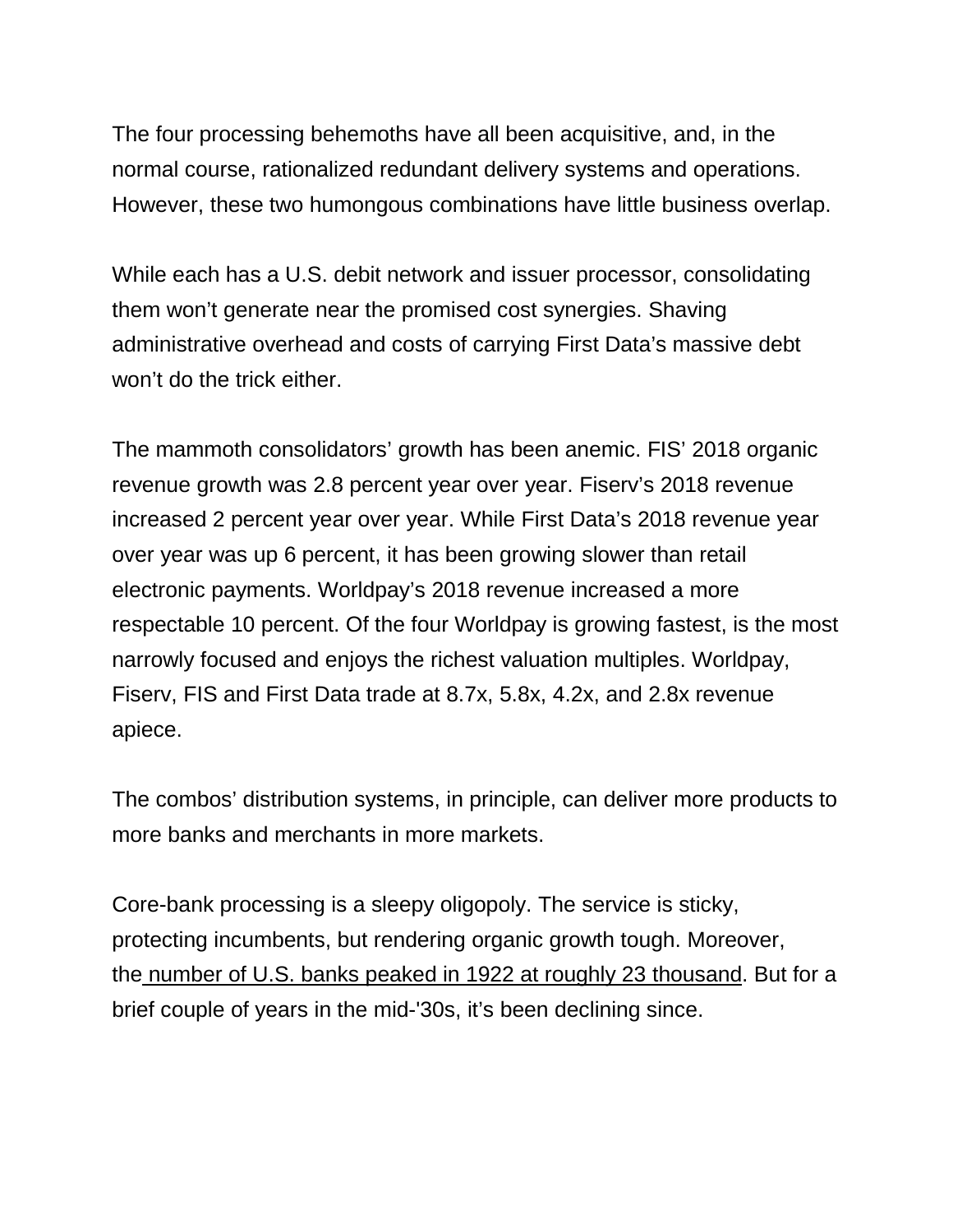Bigger banks command better prices and are more inclined to insource. First Data and Worldpay won't change near-term bank-processing market dynamics for Fiserv and FIS.

Credit card issuer processing is also an oligopoly with high entry barriers. Fiserv is picking up the world's leading credit card issuer processor. But Fiserv's ownership won't fundamentally alter First Data's credit card outsourcing prospects in the U.S., much less abroad. Total Systems, FIS, and Worldline remain potent competitors.

Acquiring is a healthy, robustly competitive market that's seen a wave of innovative new entrants worldwide. FIS will have the U.K.'s largest acquirer and America's third largest by volume and second by transactions, and a world-class e-commerce payment processor with toeholds in growth markets like Brazil and India. FIS contends it can accelerate payments there by leveraging its bank relationships.

Fiserv can push referral relationships for the world's largest acquirer First Data with thousands of small-bank clients. But, the bank-referral market has been intensively plowed for decades. And, while still important, banks have been ceding acquiring share and relevance in the U.S. and Europe.

Competition is intensifying. As performance of First Data's acquiring business over the last decade and a half attests, being part of the world's largest portfolio of payment-processing assets doesn't necessarily provide a compelling edge.